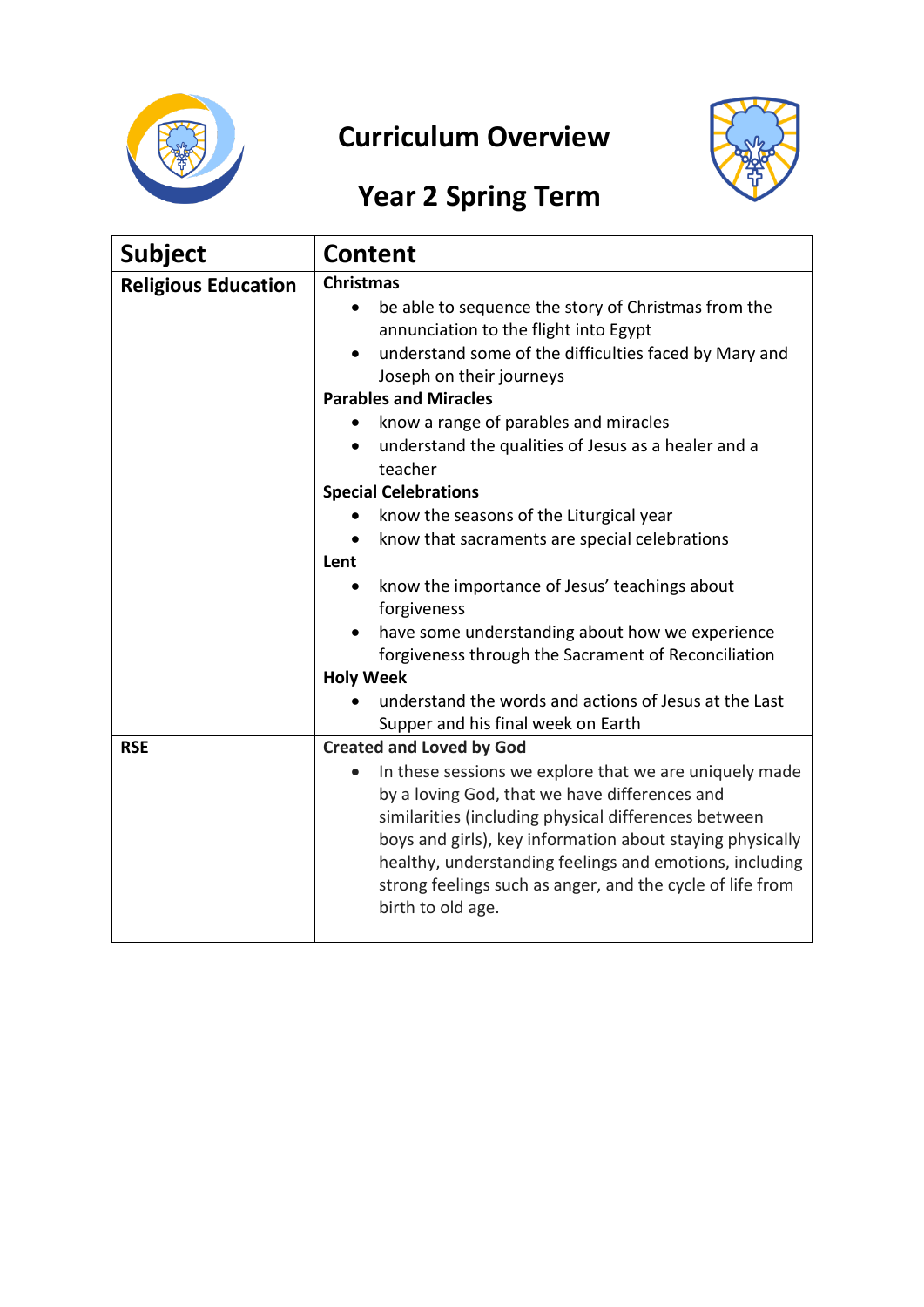| <b>English</b>     | <b>Phonics:</b>                                                                                              |  |  |  |  |  |
|--------------------|--------------------------------------------------------------------------------------------------------------|--|--|--|--|--|
|                    | adding suffixes: ed, ing, y, s, ful, less<br>$\bullet$                                                       |  |  |  |  |  |
|                    | prefix: un, dis<br>$\bullet$                                                                                 |  |  |  |  |  |
|                    | syllables in words<br>$\bullet$                                                                              |  |  |  |  |  |
|                    |                                                                                                              |  |  |  |  |  |
|                    | <b>Reading:</b>                                                                                              |  |  |  |  |  |
|                    | deduce, infer or interpret information, events or ideas<br>from texts                                        |  |  |  |  |  |
|                    | identify and comment on the structure and<br>$\bullet$                                                       |  |  |  |  |  |
|                    | organisation of texts                                                                                        |  |  |  |  |  |
|                    | explain and comment on writers' uses of language                                                             |  |  |  |  |  |
|                    | Writing:                                                                                                     |  |  |  |  |  |
|                    | <b>Traditional tales</b>                                                                                     |  |  |  |  |  |
|                    | use adjectives to describe nouns<br>$\bullet$                                                                |  |  |  |  |  |
|                    | sequence the beginning, the middle and the end<br>$\bullet$                                                  |  |  |  |  |  |
|                    | proof reading their own writing to check punctuation<br>and spelling<br>Stories by the same author           |  |  |  |  |  |
|                    |                                                                                                              |  |  |  |  |  |
|                    | read a variety of books by the same author<br>$\bullet$                                                      |  |  |  |  |  |
|                    | use complex sentences with subordinate clauses<br>٠                                                          |  |  |  |  |  |
|                    | write sentences containing antonyms<br>$\bullet$                                                             |  |  |  |  |  |
|                    | <b>Postcards and letters</b>                                                                                 |  |  |  |  |  |
|                    | use correct punctuation in writing proper names.<br>٠                                                        |  |  |  |  |  |
|                    | use full stops, exclamation and question marks in own<br>writing<br><b>Recounts</b><br>use conjunctions<br>٠ |  |  |  |  |  |
|                    |                                                                                                              |  |  |  |  |  |
|                    |                                                                                                              |  |  |  |  |  |
|                    | begin to write sentences with subordinate clauses<br>٠                                                       |  |  |  |  |  |
|                    | plan a visual version of a recount based on their own                                                        |  |  |  |  |  |
|                    | experience                                                                                                   |  |  |  |  |  |
|                    | <b>Humorous poems</b>                                                                                        |  |  |  |  |  |
|                    | practise and performing a poem with others                                                                   |  |  |  |  |  |
|                    | use adjectives and descriptive phrases to describe<br>٠                                                      |  |  |  |  |  |
|                    | nouns                                                                                                        |  |  |  |  |  |
|                    |                                                                                                              |  |  |  |  |  |
|                    | <b>Grammar, Punctuation and Spelling:</b>                                                                    |  |  |  |  |  |
|                    | explore the use of ?!,<br>$\bullet$                                                                          |  |  |  |  |  |
|                    | spell key words correctly, if not, regularly correct them                                                    |  |  |  |  |  |
|                    | use conjunctions correctly: and, because, also, but<br>$\bullet$                                             |  |  |  |  |  |
|                    | ensure letters are of a suitable and consistent size                                                         |  |  |  |  |  |
|                    | first simple joins: a, e, i, t, d, h, k, l, c, n, m<br>٠                                                     |  |  |  |  |  |
|                    | all standard 2 punctuation correctly used<br><b>Statistics Multiplication and Division</b>                   |  |  |  |  |  |
| <b>Mathematics</b> | recall and use multiplication and division facts for the 2,                                                  |  |  |  |  |  |
|                    | 5 and 10 times tables, including recognising odd and                                                         |  |  |  |  |  |
|                    | even numbers                                                                                                 |  |  |  |  |  |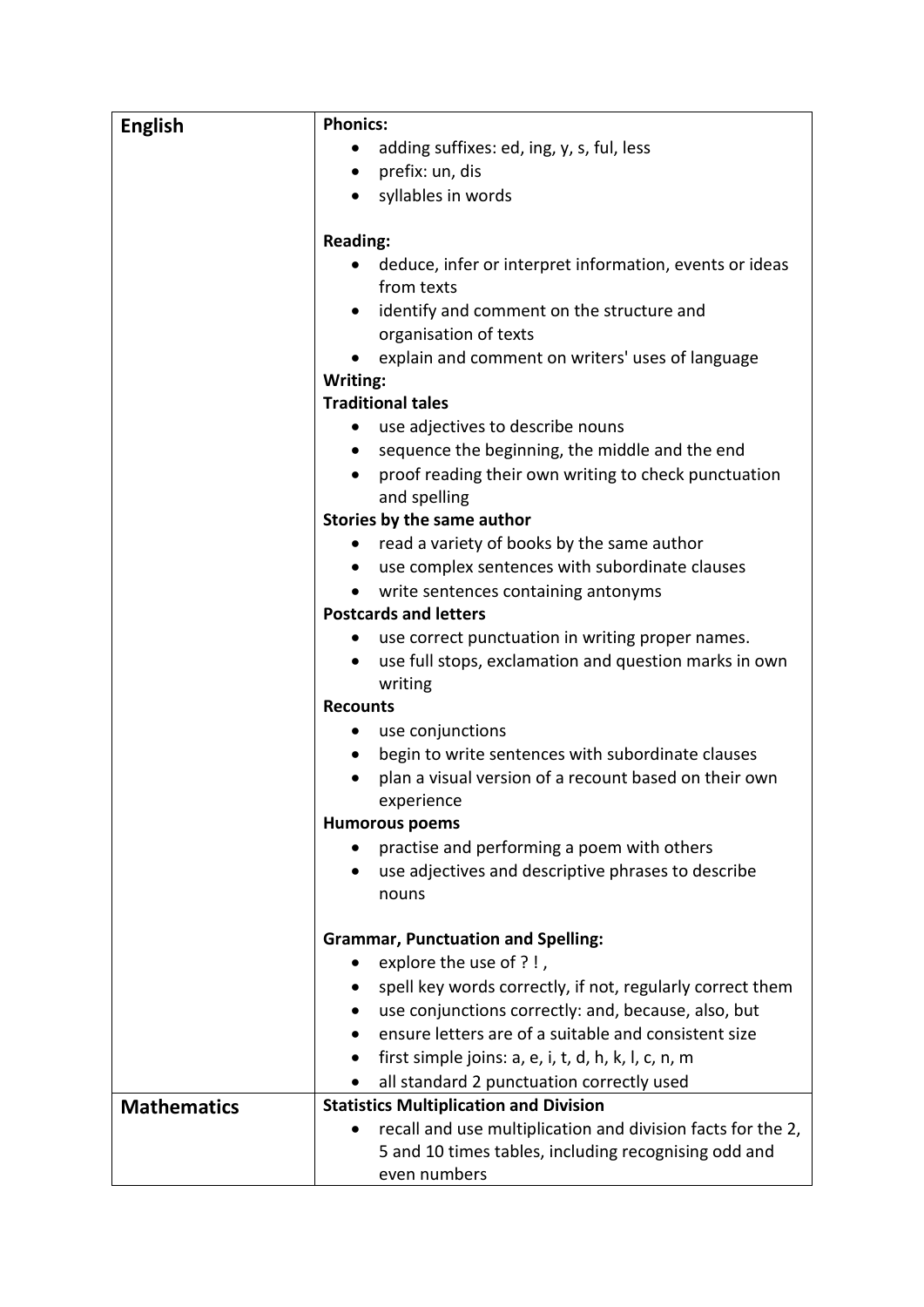|           | categories by quantity<br>ask and answer questions about totalling and<br>comparing categorical data                                                                                                                                                                                                 |
|-----------|------------------------------------------------------------------------------------------------------------------------------------------------------------------------------------------------------------------------------------------------------------------------------------------------------|
|           | <b>Properties of Shape</b><br>identify and describe the properties of 2-D shapes,                                                                                                                                                                                                                    |
|           | including the number of sides and line symmetry in a<br>vertical line                                                                                                                                                                                                                                |
|           | identify and describe the properties of 3-D shapes,<br>٠<br>including the number of edges, vertices and faces<br>identify 2-D shapes on the surface of 3-D shapes, [for<br>٠<br>example, a circle on a cylinder and a triangle on a<br>pyramid.]                                                     |
|           | compare and sort common 2-D and 3-D shapes and<br>everyday objects                                                                                                                                                                                                                                   |
|           | <b>Fractions</b>                                                                                                                                                                                                                                                                                     |
|           | recognise, find, name and write fractions $\frac{1}{2}$ 1/3 $\frac{1}{4}$ 2/4 $\frac{3}{4}$<br>of a length, shape, set of objects or quantity.<br>Write simple fractions for example, $\frac{1}{2}$ of 6 = 3 and<br>recognise the equivalence of $2/4$ and $\frac{1}{2}$<br><b>Length and Height</b> |
|           | choose and use appropriate standard units to estimate                                                                                                                                                                                                                                                |
|           | and measure length/height in any direction (m/cm);<br>mass (kg/g); temperature (°C); capacity (litres/ml) to<br>the nearest appropriate unit, using rulers, scales,<br>thermometers and measuring vessels                                                                                            |
|           | compare and order lengths, mass, volume/capacity and<br>٠<br>record the results using $>$ , < and =                                                                                                                                                                                                  |
| Chemistry | <b>Everyday Materials</b>                                                                                                                                                                                                                                                                            |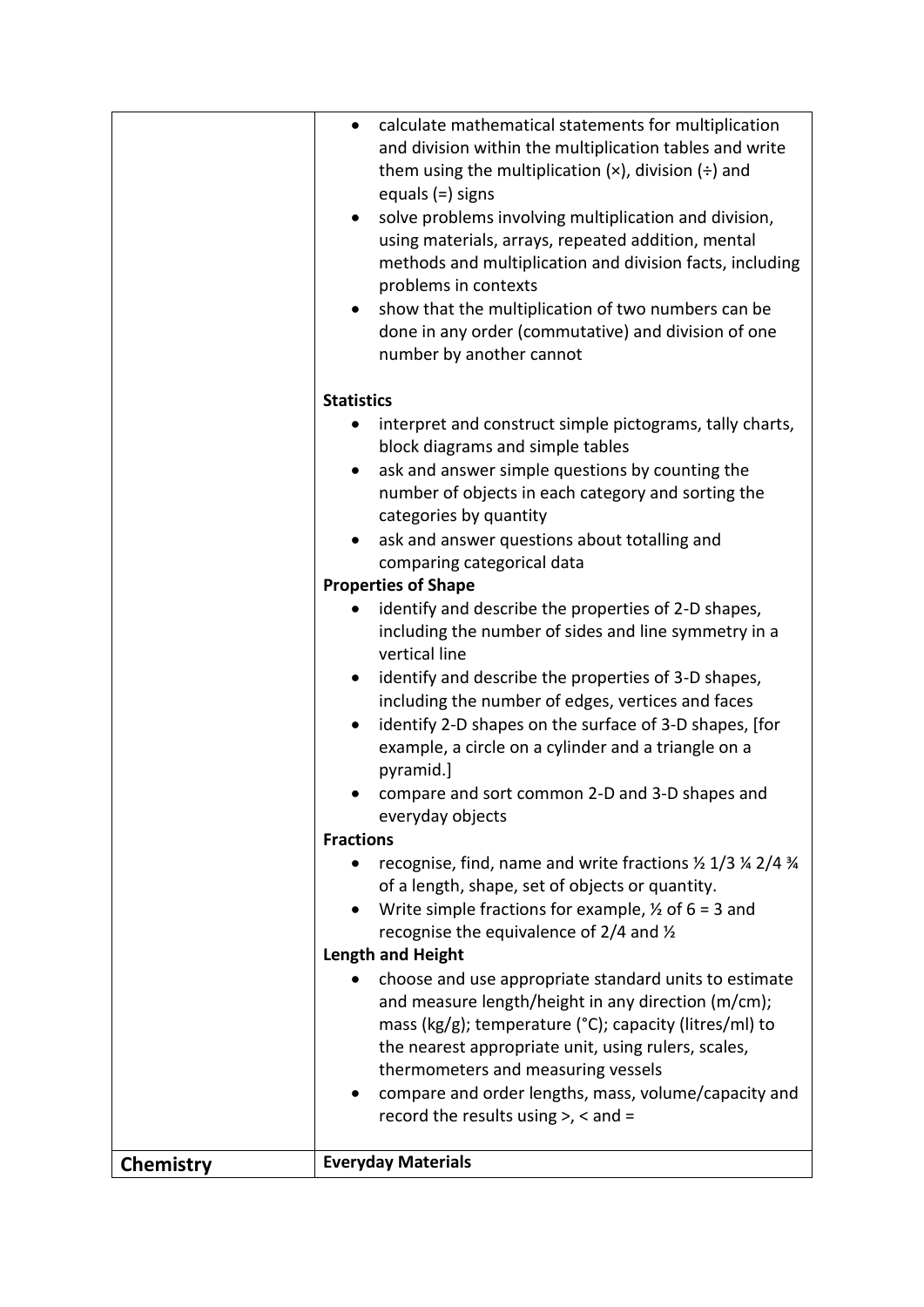|                  | identify and compare the suitability of a variety of<br>$\bullet$<br>everyday materials, including wood, metal, plastic,<br>glass, brick, rock, paper and cardboard for particular<br>uses<br>discover how the shapes of solid objects made from<br>٠<br>some materials can be changed by squashing, bending,<br>twisting and stretching.<br>apply their knowledge of materials to everyday life |  |  |
|------------------|--------------------------------------------------------------------------------------------------------------------------------------------------------------------------------------------------------------------------------------------------------------------------------------------------------------------------------------------------------------------------------------------------|--|--|
| <b>Computing</b> | Unit 4 - Questioning Lesson                                                                                                                                                                                                                                                                                                                                                                      |  |  |
|                  | <b>Using and Creating Pictograms</b>                                                                                                                                                                                                                                                                                                                                                             |  |  |
|                  | Children understand that the information on                                                                                                                                                                                                                                                                                                                                                      |  |  |
|                  | pictograms cannot be used to answer more                                                                                                                                                                                                                                                                                                                                                         |  |  |
|                  | complicated questions.                                                                                                                                                                                                                                                                                                                                                                           |  |  |
|                  | <b>Asking Yes / No Questions</b>                                                                                                                                                                                                                                                                                                                                                                 |  |  |
|                  | Children have used a range of yes/no questions to<br>separate different items.                                                                                                                                                                                                                                                                                                                   |  |  |
|                  | <b>Binary Trees</b>                                                                                                                                                                                                                                                                                                                                                                              |  |  |
|                  | Children understand what is meant by a binary tree.                                                                                                                                                                                                                                                                                                                                              |  |  |
|                  | Children have designed a binary tree to sort pictures of<br>$\bullet$<br>children.                                                                                                                                                                                                                                                                                                               |  |  |
|                  | <b>Using 2Question - a Computer-Based Binary Tree Program</b>                                                                                                                                                                                                                                                                                                                                    |  |  |
|                  | Children understand that questions are limited to 'yes'<br>$\bullet$<br>and 'no' in a binary tree.                                                                                                                                                                                                                                                                                               |  |  |
|                  | Children understand that the user cannot use<br>$\bullet$                                                                                                                                                                                                                                                                                                                                        |  |  |
|                  | 2Question to find out answers to more complicated<br>questions.                                                                                                                                                                                                                                                                                                                                  |  |  |
|                  | Children have matched 2Simple item pictures to names<br>using a binary tree.                                                                                                                                                                                                                                                                                                                     |  |  |
|                  | Using 2Investigate: a NonBinary Database.                                                                                                                                                                                                                                                                                                                                                        |  |  |
|                  | Children understand what is meant by a database.                                                                                                                                                                                                                                                                                                                                                 |  |  |
|                  | Children have used a database to answer simple and                                                                                                                                                                                                                                                                                                                                               |  |  |
|                  | more complex search questions.                                                                                                                                                                                                                                                                                                                                                                   |  |  |
|                  | Unit 5 - Effective Searching Lesson                                                                                                                                                                                                                                                                                                                                                              |  |  |
|                  | <b>Understanding the Internet and Searching</b>                                                                                                                                                                                                                                                                                                                                                  |  |  |
|                  | Children can recall the meaning of key Internet and<br>searching terms.                                                                                                                                                                                                                                                                                                                          |  |  |
|                  | Children have completed a quiz about the Internet.<br>$\bullet$                                                                                                                                                                                                                                                                                                                                  |  |  |
|                  | <b>Searching the Internet</b>                                                                                                                                                                                                                                                                                                                                                                    |  |  |
|                  | Children can identify the basic parts of a web search<br>engine search page.                                                                                                                                                                                                                                                                                                                     |  |  |
|                  | Children have learnt to read a web search results page.<br>$\bullet$                                                                                                                                                                                                                                                                                                                             |  |  |
|                  | Children can search the Internet for answers to a quiz.<br>$\bullet$                                                                                                                                                                                                                                                                                                                             |  |  |
|                  | Sharing Knowledge of the Internet and Effective<br>$\bullet$                                                                                                                                                                                                                                                                                                                                     |  |  |
|                  | Searching                                                                                                                                                                                                                                                                                                                                                                                        |  |  |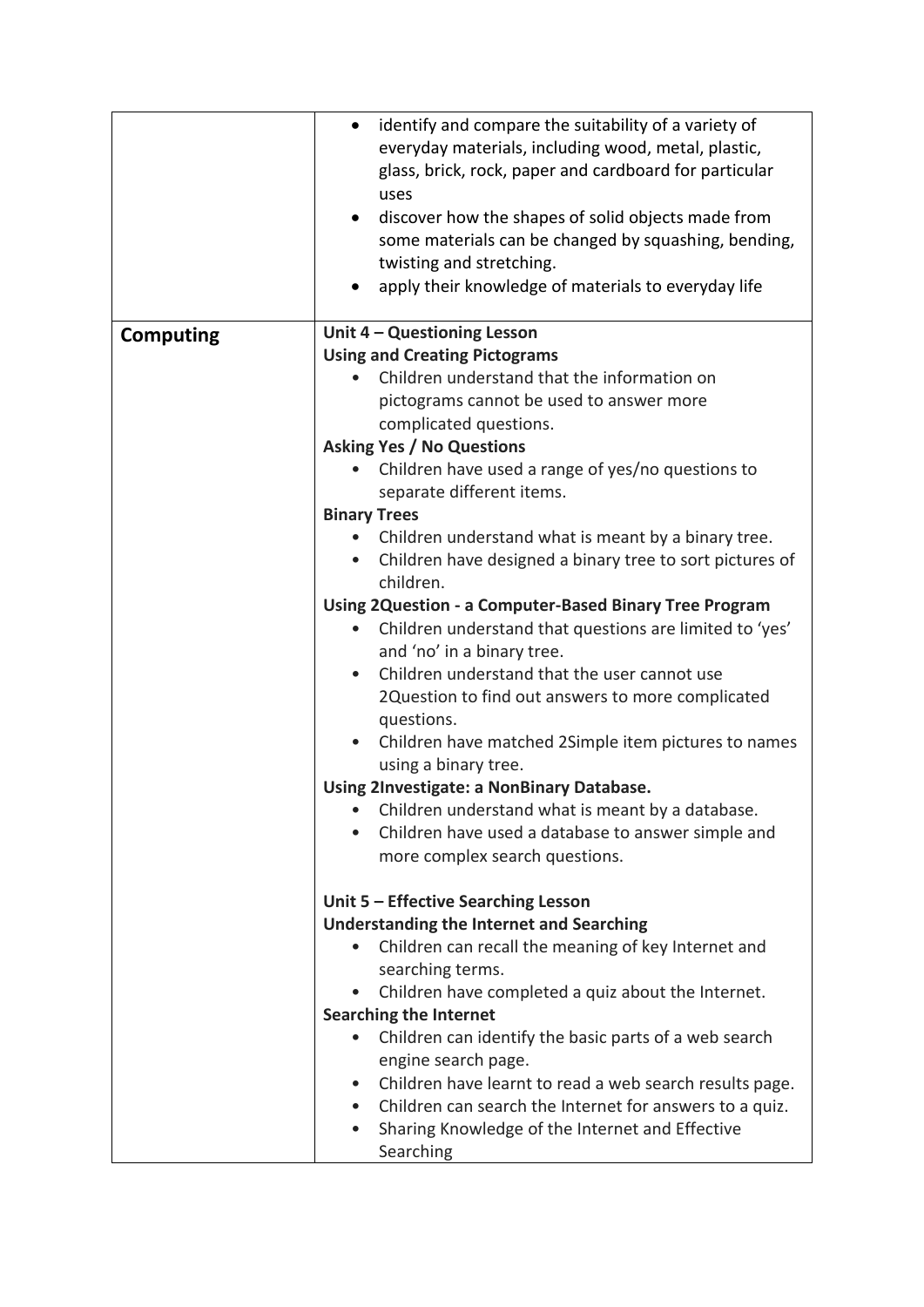| $\bullet$ | Children have created a leaflet to consolidate                        |  |  |  |
|-----------|-----------------------------------------------------------------------|--|--|--|
|           | knowledge of effective Internet searching.                            |  |  |  |
|           |                                                                       |  |  |  |
|           | Unit 6 - Creating Pictures Lesson                                     |  |  |  |
|           | <b>Introduction and Impressionism</b>                                 |  |  |  |
| $\bullet$ | Children can describe the main features of                            |  |  |  |
|           | impressionist art.                                                    |  |  |  |
| $\bullet$ | Children can use 2Paint a Picture to create art based                 |  |  |  |
|           | upon this style.                                                      |  |  |  |
|           | <b>Pointillist Art</b>                                                |  |  |  |
| $\bullet$ | Children can explain what pointillism is.                             |  |  |  |
| $\bullet$ | Children can use 2Paint a Picture to create art based                 |  |  |  |
|           | upon this style.                                                      |  |  |  |
|           | <b>Piet Mondrian</b>                                                  |  |  |  |
|           | Children can describe the main features of Piet                       |  |  |  |
|           | Mondrian's work.                                                      |  |  |  |
|           | • Children can use 2Paint a Picture to art based upon his             |  |  |  |
|           | style.                                                                |  |  |  |
|           | • William Morris and Pattern                                          |  |  |  |
|           | Children can describe the main features of art that uses<br>$\bullet$ |  |  |  |
|           | repeating patterns.                                                   |  |  |  |
|           | Children can use 2Paint a Picture to create art by<br>$\bullet$       |  |  |  |
|           | repeating patterns in a variety of ways.                              |  |  |  |
|           | Children can combine more than one effect in 2Paint a                 |  |  |  |
|           | Picture to enhance patterns.                                          |  |  |  |
|           | <b>Surrealism and eCollage</b>                                        |  |  |  |
|           | Children can describe surrealist art                                  |  |  |  |
|           |                                                                       |  |  |  |
|           |                                                                       |  |  |  |

## **Creative Curriculum**

We deliver the following subjects through whole school topics and they are collectively referred to as the Creative Curriculum: Art and Design, Design Technology, Geography, History and Music.

Each term the whole school follow a topic theme incorporating many curriculum areas with a particular focus on one of the Creative Curriculum subjects. (See Creative Curriculum Two Year Cycle).

| <b>YEAR A</b>                                                                    | <b>YEAR B</b>                                                                    |
|----------------------------------------------------------------------------------|----------------------------------------------------------------------------------|
| <b>Spring: Leaders</b>                                                           | <b>Spring: Water</b>                                                             |
| Main Focus: History - exploring the lives                                        | Main focus: History $-$ the explorations of                                      |
| of leaders in nursing                                                            | <b>Christopher Columbus.</b>                                                     |
| compare the lives and achievements of                                            | Investigate the life and achievements of                                         |
| Florence Nightingale, Mary Seacole and                                           | Christopher Columbus and compare to                                              |
| <b>Edith Cavell</b>                                                              | another famous person (George                                                    |
|                                                                                  | Stephenson)                                                                      |
| describe where the people and<br>$\bullet$<br>events he/she studies fit within a | describe where the people and<br>$\bullet$<br>events he/she studies fit within a |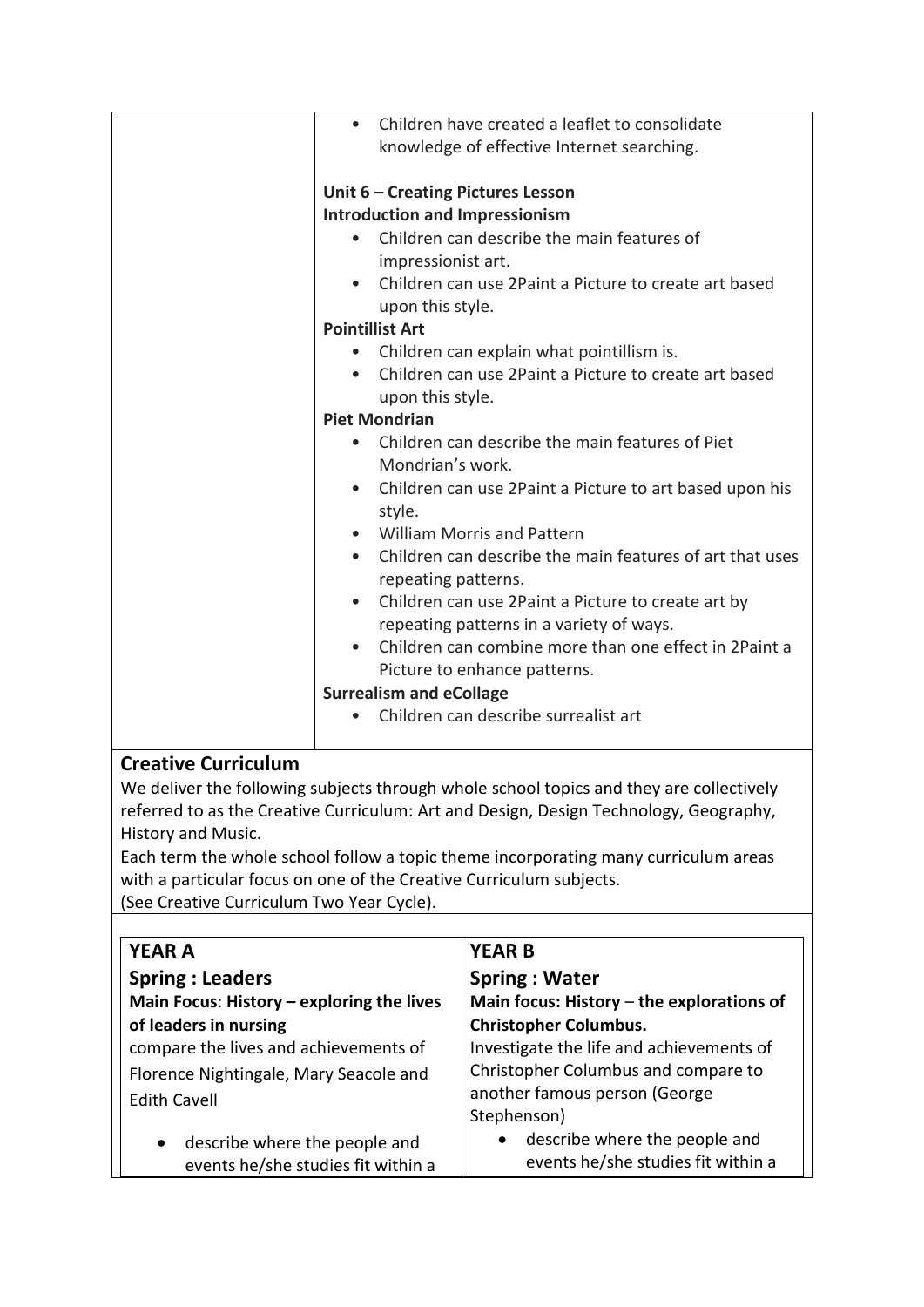chronological framework and identify similarities and differences between ways of life in different periods

- show understanding of some of the ways in which we find out about the past and identify different ways in which it is represented
- describe events beyond living memory that are significant nationally or globally
- discuss the lives of significant individuals in the past who have contributed to national and international achievements and use some to compare aspects of life in different periods
- record what they have learned by drawing and writing
- make comparisons between different historical periods

**Secondary focus: Geography** – Develop a greater understanding of the location of countries in the world linked to the studies of Florence Nightingale, Mary Seacole and Edith Cavell.

- understand some geographical similarities and differences(human and physical features) of a small area of the UK, and of a small area in a country related to the study of the people above
- identify seasonal and daily weather patterns in the UK and know the location of hot and cold areas of the world
- use basic geographical vocabulary to refer to key physical features, including: beach, cliff, coast, forest, hill, mountain, sea, ocean, river, soil, valley, vegetation, season and weather
- use basic geographical vocabulary to refer to key human features, including: city, town, village,

chronological framework and identify similarities and differences between ways of life in different periods

- show understanding of some of the ways in which we find out about the past and identify different ways in which it is represented
- describe events beyond living memory that are significant nationally or globally
- discuss the lives of significant individuals in the past who have contributed to national and international achievements and use some to compare aspects of life in different periods
- record what they have learned by drawing and writing
- make comparisons between different historical periods

**Geography** – Develop a greater understanding of the location of countries in the world linked to the study of Christopher Columbus.

- understand some geographical similarities and differences(human and physical features) of a small area of the UK, and of a small area in a non-European country related to the study above
- identify seasonal and daily weather patterns in the UK and know the location of hot and cold areas of the world
- use basic geographical vocabulary to refer to key physical features, including: beach, cliff, coast, forest, hill, mountain, sea, ocean, river, soil, valley, vegetation, season and weather
- use basic geographical vocabulary to refer to key human features, including: city, town, village,